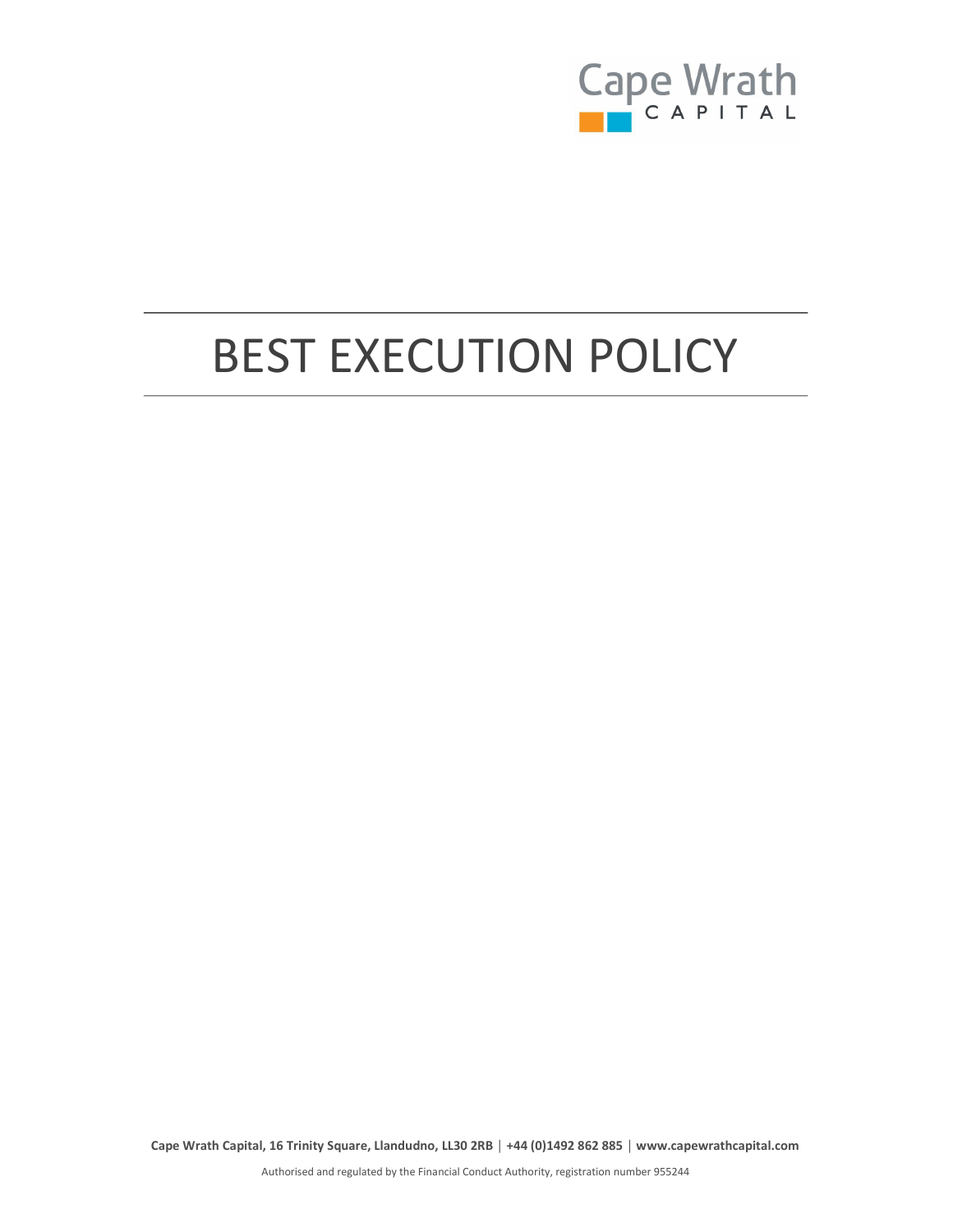## **Contents**

| 2.             |  |
|----------------|--|
| 3.             |  |
| 4.             |  |
| 5.             |  |
| 6.             |  |
| 7 <sub>1</sub> |  |
| 8.             |  |
| 9.             |  |
| 10.            |  |
| 11.            |  |
| 12.            |  |
| 13.            |  |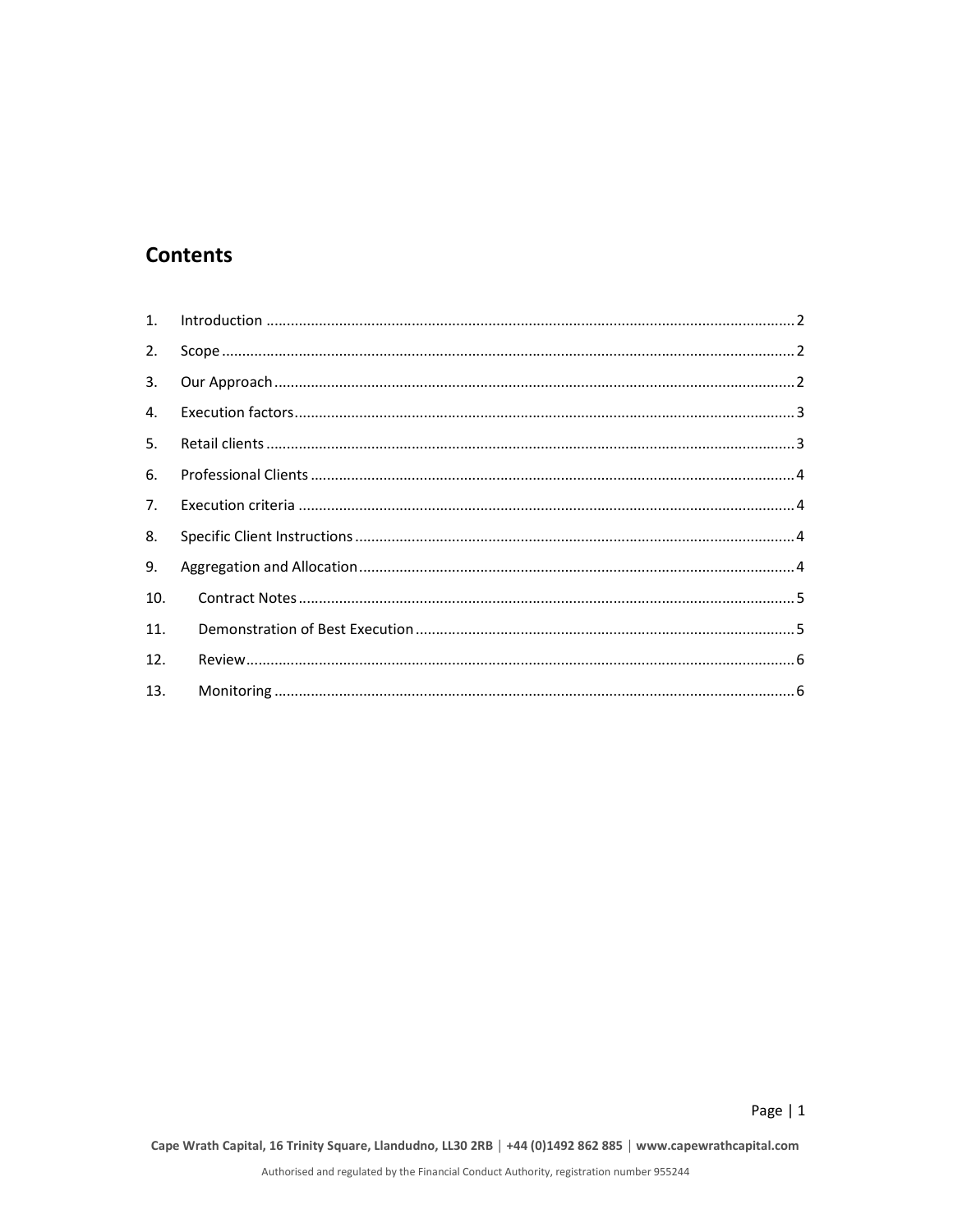#### 1. Introduction

The purpose of this document is to provide you appropriate information about the Order Execution and Allocation Policy ("Policy") of Cape Wrath Capital Limited (CWC) ("the firm", "we", "our", "us").

We are committed to maintaining the highest professional standards in providing our services and in doing the right thing. This extends to making sure that we transact our clients' orders quickly, efficiently and in line with a client's best interests.

We will provide you with a copy of the Policy and obtain your prior written consent to it, where we are obliged to do so. If any material changes occur to the way we execute orders or our Policy, we will tell you about the changes. A material change would include an alteration of the best execution factors or the entities where we place decisions to deal.

This Policy should be read in conjunction with our Terms and Conditions which form part of our client agreement.

#### 2. Scope

The implementation of Best Execution processes has been delegated to Valu-Trac Investment Management. For Cape Wrath Capital to satisfy its overall responsibility for Best Execution, the firm performs an oversight function which includes an annual review of those processes.

This Policy is applicable to clients who are categorised as 'Retail' or 'Professional'. We do not deal directly with retail investors, but the firm is aware that it must act their best interest under this policy.

Regarding clients categorised as an Eligible Counterparty, although we will endeavour to provide Best Execution, there is no obligation to provide this.

#### 3. Our Approach

When executing orders on your behalf, relating to relevant financial instruments, we will take all sufficient steps to achieve the best possible result for our clients, considering the execution factors this is known as 'Best Execution'. To achieve this, we have established, implemented, and maintain a Policy, along with effective execution arrangements and procedures. We have established that the trading entities used comply with the best execution requirement when placing orders.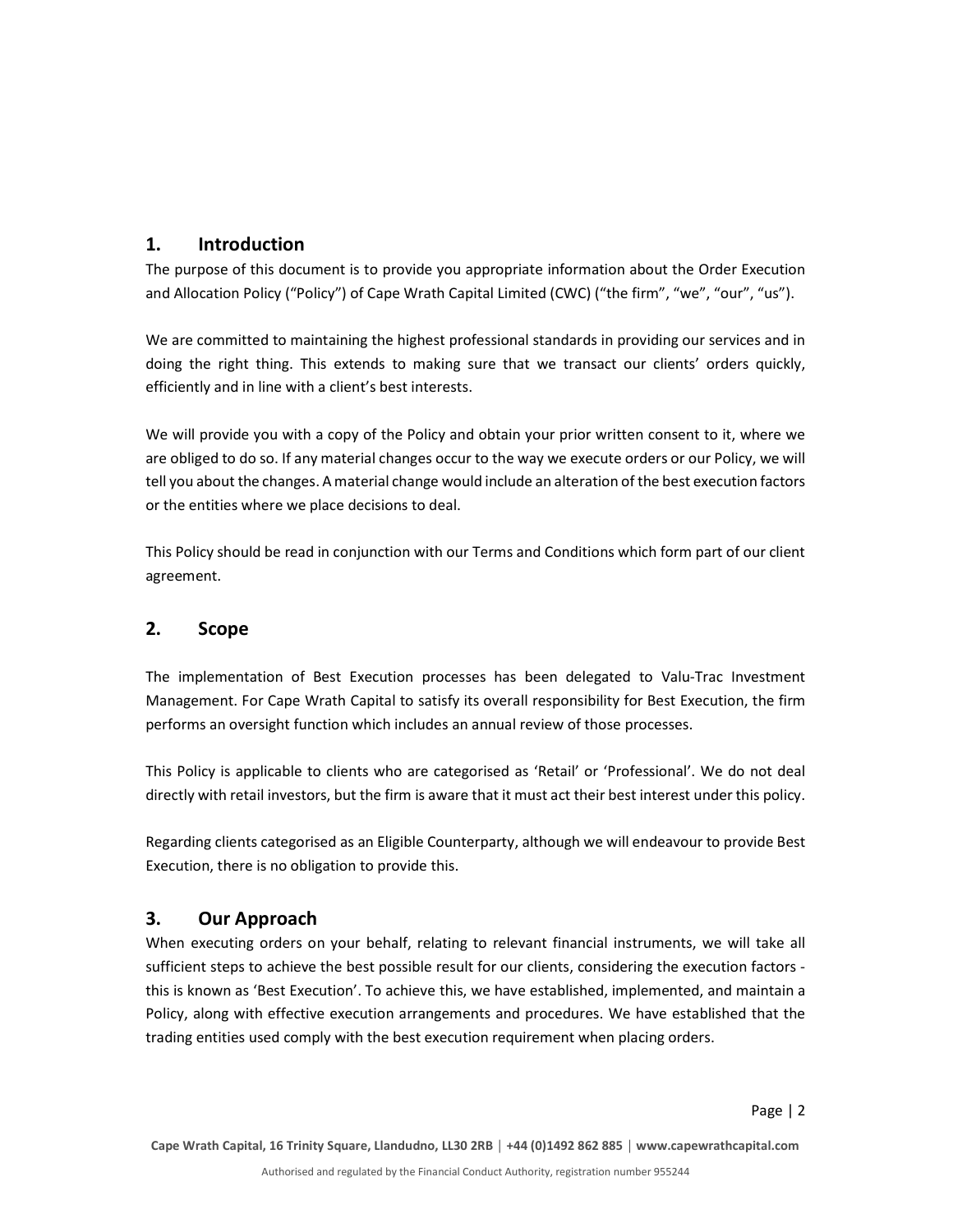For firms that do not directly execute client orders, but rather place or transmit them with other entities for onward execution (i.e., they do not directly execute on a venue), the Financial Conduct Authority ("FCA") has made clear that the relevant provisions should be interpreted in light of Article 65 of the Markets in Financial Instruments Directive ("MiFID") II delegated regulation.

This provision imposes best execution requirements on portfolio managers and on firms, such as CWC, that receive and transmit orders for execution, by placing an obligation on them to provide disclosures in relation to the entities or intermediaries to which they pass orders in the chain of execution. This is consistent with Article 65(6) of the MiFID II delegated regulation, which obliges firms to provide information on the entities it selects for the execution of orders.

#### 4. Execution factors

To take all sufficient steps to achieve best execution when executing your order, we consider a number of execution factors:

- Price
- Cost of the transaction
- Speed of execution
- Likelihood of execution and/or settlement
- Size and complexity of the order
- Characteristics and nature of the order
- Any other consideration relevant to the execution of an order

#### 5. Retail clients

The firm is aware that, for a retail investor, best execution must be determined in terms of the "total consideration", representing the price of the financial instrument and the costs related to execution, including all expenses incurred by the client directly related to the execution of the order, including execution venue fees, clearing and settlement fees and any other fees paid to third parties involved in the execution of the order.

 We are also aware that the best possible result in terms of the total consideration, representing the price of the financial instrument and the costs related to execution must be delivered. Speed, the likelihood of execution and settlement, the size and nature of the order, market impact and any other implicit transaction costs may be given precedence over the immediate price and cost consideration only in so far as they are instrumental in delivering the best possible result in terms of the total consideration to the retail client.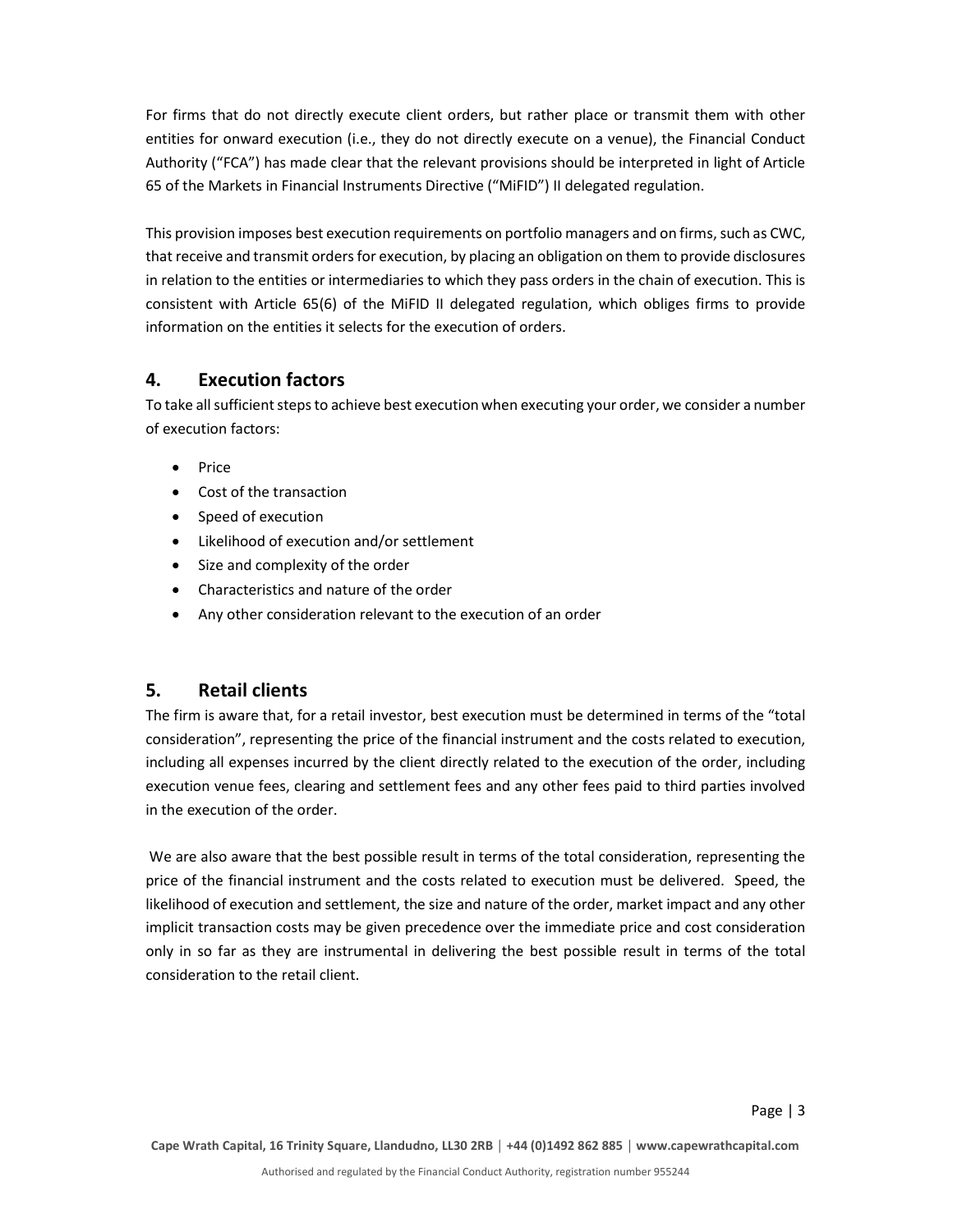#### 6. Professional Clients

Price will also be of high relative importance in obtaining the best possible result for professional clients. However, in some circumstances, for some clients, orders, financial instruments, or markets, it may be that execution factors are more important than price in obtaining the best possible execution result

#### 7. Execution criteria

When executing your order, there are certain criteria for determining the relative importance of the execution factors:

- Your characteristics as a client, including your categorisation (retail or professional)
- The characteristics of the order
- The characteristics of the financial instruments that are the subject of that order
- The characteristics of the execution venues to which that order can be directed

An execution venue includes a regulated market, a multi-lateral trading facility ("MTF"), an organised trading facility ("OTF"), a systematic internaliser, or a market maker, or other liquidity provider.

We will not structure or charge commissions in such a way as to discriminate unfairly between execution venues.

#### 8. Specific Client Instructions

If you give us a specific instruction about an order, we will execute the order following that specific instruction. In these circumstances we will have satisfied our general obligation to provide best execution, in respect of the part or aspect of the order to which the instructions relate.

When you provide us with specific instructions, these may prevent us in following our Policy that is designed to obtain the best possible outcome.

We acknowledge that the fact you have given specific instructions that cover one part or aspect of the order will not release us from our best execution obligations in respect of any other parts or aspects of your order that are not covered by those specific instructions.

### 9. Aggregation and Allocation

The FCA's General Principles require regulated firms to implement procedures and arrangements that provide for the prompt, fair and expeditious execution of your orders, relative to other orders or the trading interests of the firm. In carrying out your orders, we strive to ensure that orders are executed promptly and accurately recorded and allocated. For the purposes of this section, carrying out client orders includes the execution of orders on behalf of clients.

We will not undertake to carry out your order or a transaction for its own account in aggregation with another client order unless the following conditions are satisfied:

Page | 4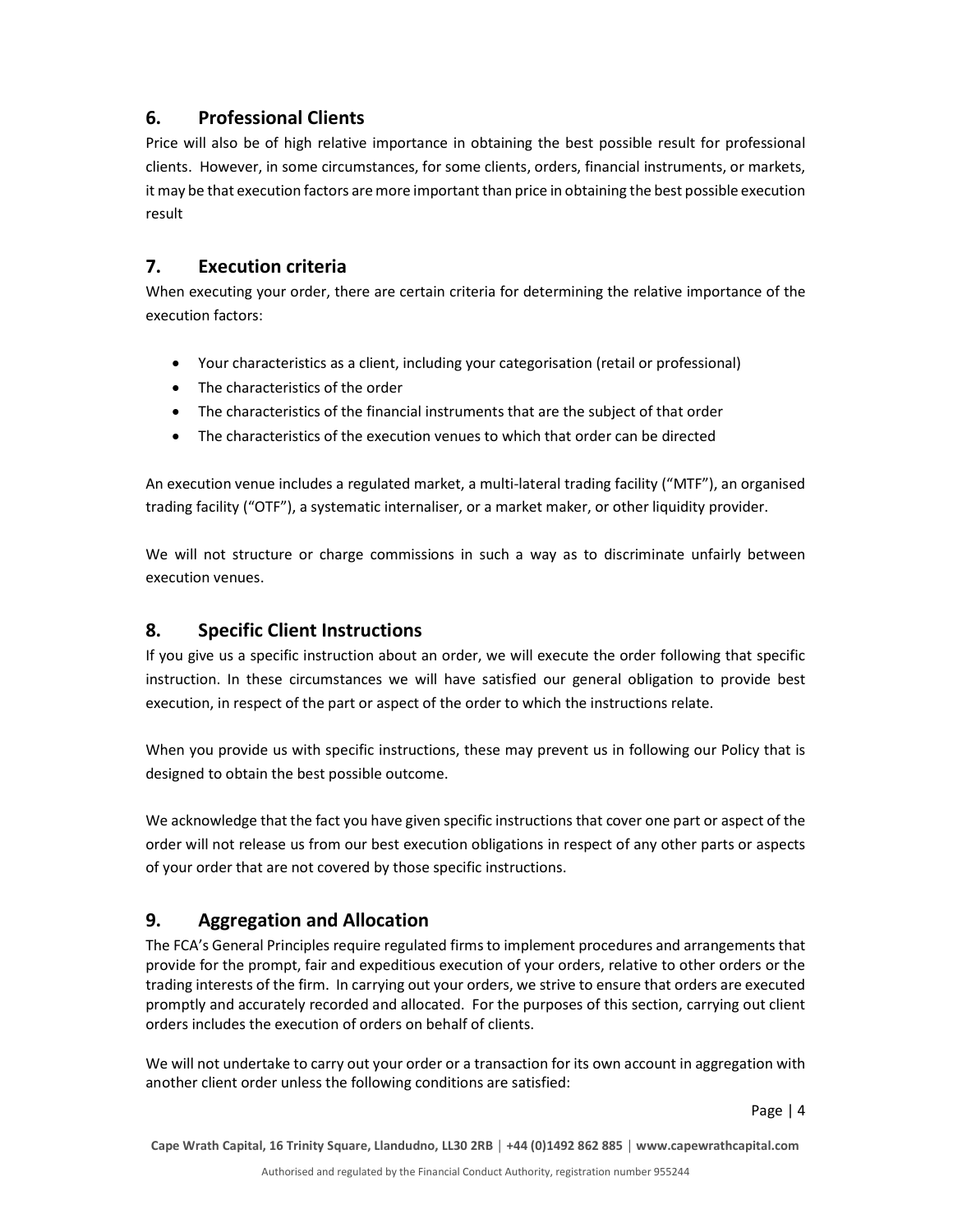- $\triangleright$  it is unlikely that the aggregation of orders and transactions will work overall to the disadvantage of any client whose order is to be aggregated;
- $\triangleright$  it has been disclosed to each client whose order is to be aggregated that the effect of aggregation may work to its disadvantage in relation to a particular order; and
- $\triangleright$  we have established and effectively implemented an order allocation policy. This Policy will provide for the fair allocation of aggregated orders and transactions, including how the volume and price of orders determine allocations and the treatment of partial executions.

Where we aggregate a client order with one or more other orders and the aggregated order is partially executed, we will allocate the related trades on the following basis:

- $\triangleright$  The aggregated order, which is executed in whole, is divided on the average price, and allocated to clients.
- $\triangleright$  If an aggregated order can only be executed in part, the part that has been executed will be divided in proportion on the average price and allocated evenly across all clients.

#### Execution entities

We will place orders through:

- Equities via Instinet on the LSE and AIM
- Corporate bonds and Gilts via Winterfloods and King and Shaxon on the LSE

We have reviewed the best execution policies of the above and details can be provided on request. The use of the entities allows us to meet the overarching execution requirement for providing best execution on a consistent basis. We use venues that we judge to be reliable (e.g., from a systems perspective) and demonstrate financial health and good reputation.

Having considered the execution factors, we will select the most appropriate execution entity, from the list above, and execute the order accordingly.

#### 10. Contract Notes

For each executed order you will receive a contract note which includes the details of the trading venue used.

#### 11. Demonstration of Best Execution

On request from you, we will, as soon as reasonably practicable following such a request, demonstrate that orders have been executed in accordance with this Policy.